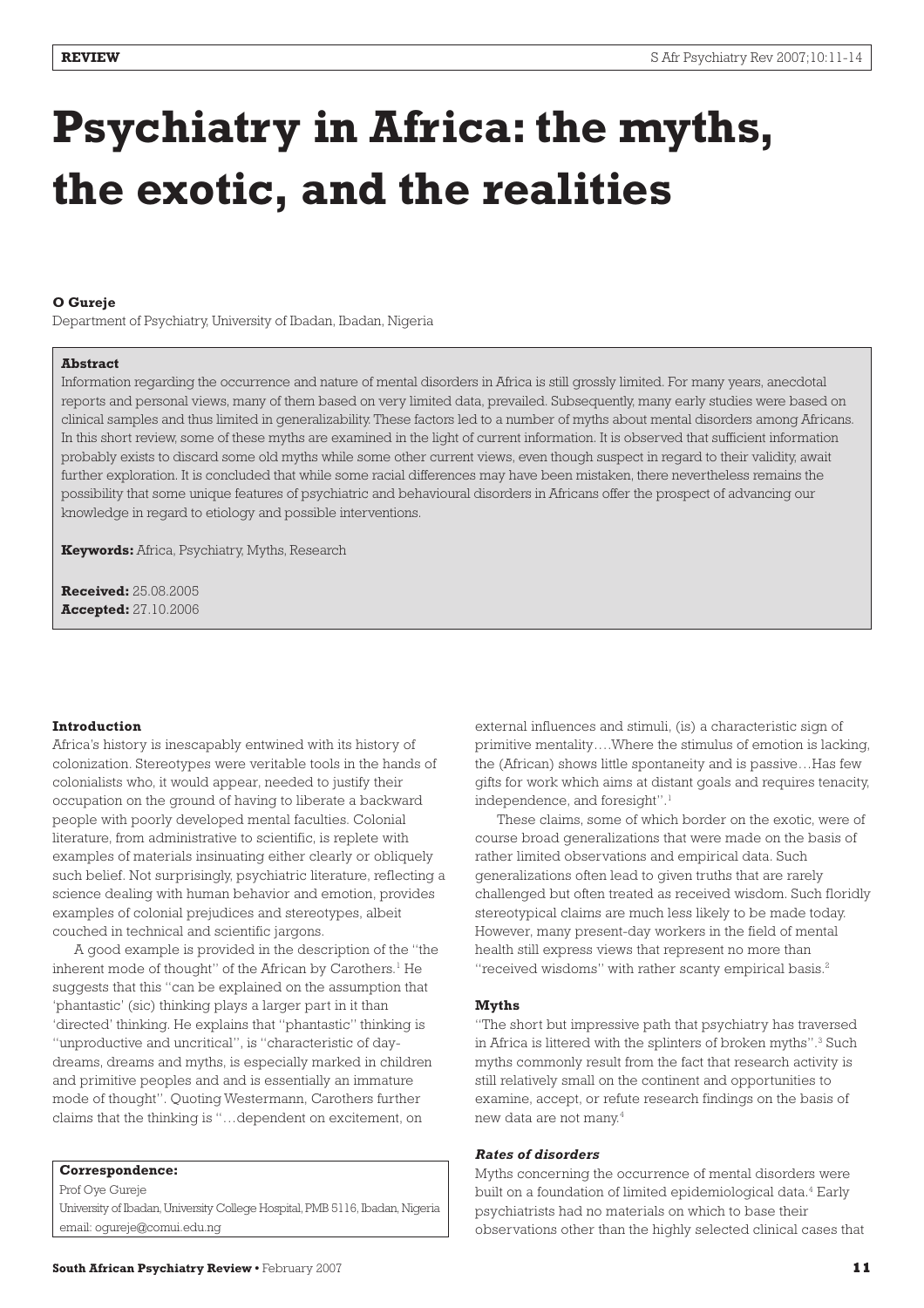came to their attention in tertiary care settings. The availability of epidemiological data, some of them collected in the context of cross-cultural comparative studies, has provided the information with which to judge those early claims and expose some of them as poorly substantiated myths.<sup>5</sup>

Carothers expressed one early myth when he wrote: " the incidence of insanity among Africans living in their natural environment is probably very low.<sup>1</sup> And this may be because "of the absence of problems in the social, sexual and economic spheres" whereas the frequency of insanity in Europe and America "is due to the multiplicity of such problems".1 Cross-cultural comparative studies that included sites in Africa, Europe and North America have shown that the incidence of psychotic disorders among Africans is indeed not different from that in other cultures (World Health Organization 1973; World Health Organization 1979; Jablensky, Sartorius et al. 1992).6,7,8

Carothers also reported a rarity of obsession in the African and ascribed this to "the African lifestyle being controlled by group obsessional rituals which effectively preclude selfdirected ritualistic behavior".1 While it is probably true that obsession is rare among Africans, epidemiological studies conducted elsewhere suggest that this rarity may not be unique to Africans. In the absence of comparative studies, it remains a conjecture whether there is any significant difference in rates between Africans and others. Even if this proves to be the case, the explanation proffered by Carothers is unlikely to hold given the variety of cultures and lifestyles in Africa which makes the possibility of one explanatory model for a given behaviour rather tenuous.

The claim that depression was rare in the African was also based on observations made in tertiary standalone psychiatric hospitals where the most disabled, commonly with severe psychotic disorders, presented.<sup>9</sup> Majordina and Attayah Johnson, using the World Health Organization's Standardized Assessment of Depressive Disorders (SADD) in Ghana, not only showed that depression was common but that the claim that the experience of guilt among Africans persons with depression was rare, a rarity that had been ascribed to "a lack of responsibility", was equally a myth.10

# *Somatization*

One common myth that has persisted despite empirical evidence to the contrary is that Africans are more likely than Caucasians to somatize.11 The expression of psychological distress in the idiom of bodily language, which is presumed to underpin the concept of somatization or medically unexplained symptoms, is often suggested to be associated with less psychological sophistication or a lack of adequate psychological language to describe emotional distress on the part of its sufferers. There has however been no convincing demonstration of "lack of psychological sophistication" among somatizers. Studies in many parts of the world show that somatization, irrespective of the way it is defined, is common in every culture.<sup>11</sup> Nevertheless, the myth about higher rates of somatization by Africans, or in some instances "patients from developing countries" persists. Even though several studies have shown that patients with psychological illness in general, and those with depression in particular, often present with multiple bodily symptoms everywhere, the question about whether Africans do so more than other racial groups can only

be addressed in a cross-cultural comparative study. Such study will have to be conduced in similar settings, use identical ascertainment procedures, and elicit a broad array of symptoms that is likely to include those that are peculiar to the participating cultures.

The research project Psychological Problems in General Health Care (PPGHC), a WHO collaborative study conducted in general health care settings in 14 countries provides a good basis for examining the claim about the differential occurrence of somatization (Ustun and Sartorius 1995).<sup>12</sup> Conducted in Ankara, Turkey; Athens, Greece; Bangalore, India; Berlin and Mainz, Germany; Groningen, the Netherlands; Ibadan, Nigeria; Manchester, UK; Nagasaki, Japan; Paris, France; Rio de Janeiro, Brazil; Santiago, Chile; Seattle, USA; Shanghai, China; and Verona, Italy, it provides an opportunity for examining cross-cultural variations in the rates of several possible definitions of somatization. Thus, the DSM-IV definitions of somatization and hypochondriasis as well as sub-syndromal definitions of the same disorders were examined along with persistent pain disorder and the presentation of physical complaints by patients with major depression.<sup>13,14,15,16</sup>

Cumulatively, the results for the studies show that, irrespective of the definitions used, there was evidence to show that somatization was common across diverse cultural settings and that, even though variations in rates were evident, there was no empirical basis to regard Africans as being more (or indeed, less) likely to somatize than other racial groups. On the other hand, there was evidence suggesting that the profile of the clinics where patients obtained service might, at least in part, explain their propensity or likelihood to somatize.<sup>16,17</sup> Many clinics in sites from developing countries had features that seemed to influence the tendency of their patients to somatize, but those features were not exclusive to clinics in such countries.

These findings, based on the largest cross-cultural study in primary care settings, provide compelling evidence that the claim that Africans somatize more than other races is not supported by empirical evidence. It also throws light on what may be responsible for claim: a confounding factor of care delivery characteristic. Clearly, the evidence is that somatization is common everywhere and may be a product of how the doctor-patient interaction is negotiated and conducted.

# *Stigma is uncommon*

How true are the notions that "Every individual in an African community …is regarded as a valuable asset by his clan …(and) unlike in civilized communities, the unwanted individual hardly occurs" and that stigmatization of the mentally ill is rare.<sup>1,18</sup>

As a clinician working in Africa, my view is that these notions are a myth and probably reflect a tendency to present Africa as some sort of exotic El dorado where, unlike in "civilized communities", no distinction is made between the sane and the insane, with everybody living together in blissful happiness! Mental health workers are aware that mentally ill patients are commonly socially alienated (often along with their families) and often abused as a result of their illness. Clinicians know that disaffiliated families often abandon and disown their sick members because of societal stigma and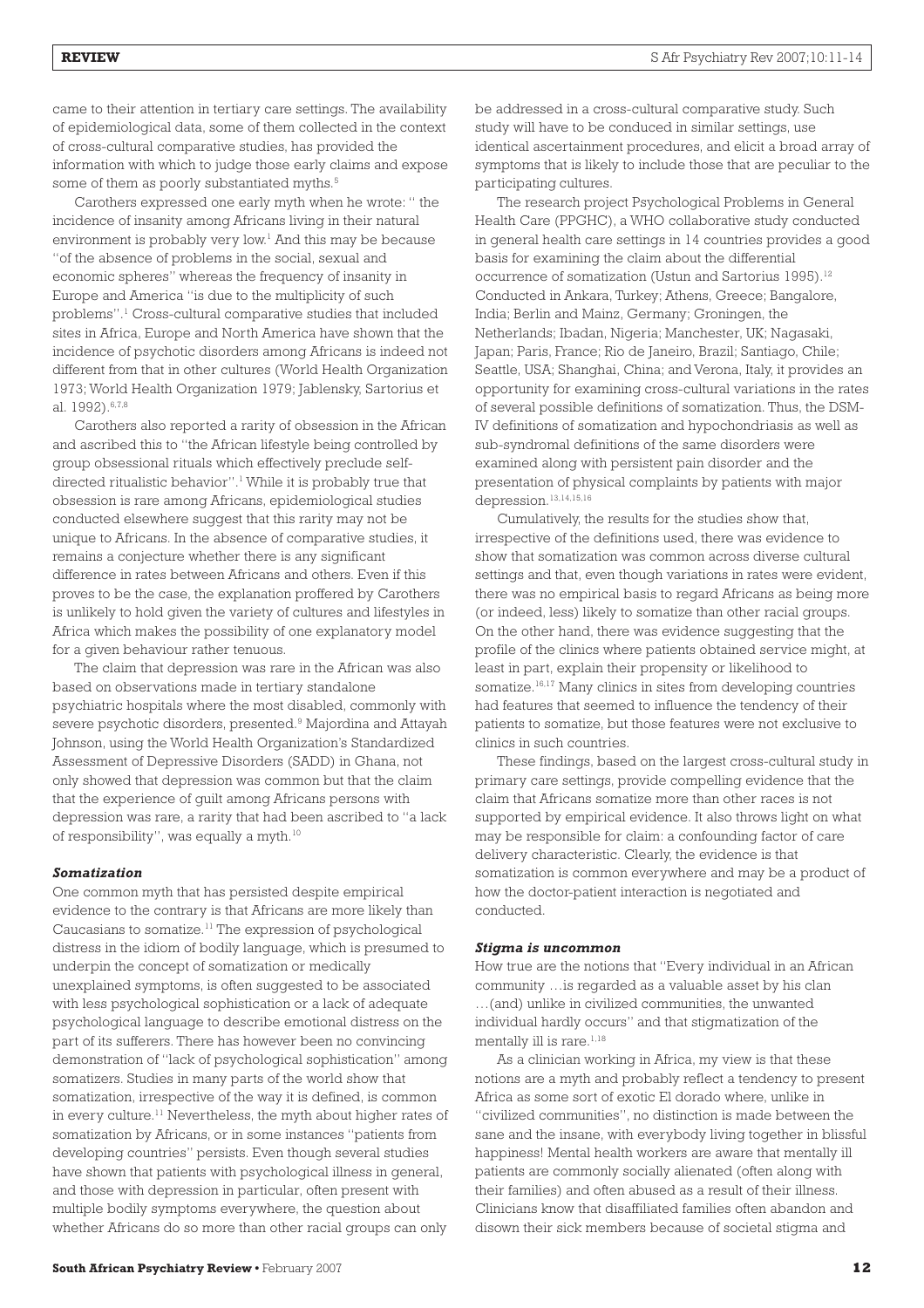shame. However, now there is indeed empirical evidence showing that not only is the stigmatization of the mentally ill present, it is often very rife and deep-seated.<sup>19,20,21</sup> Not surprisingly, beliefs in the supernatural causation of mental illness and that sufferers are in some way deserving of their lot often lie at the root of the negative attitude to the mentally ill.<sup>22</sup>

# *Outcome of Schizophrenia*

The claim of a better outcome of schizophrenia in developing countries is one of the Holy Grails of psychiatry.<sup>23</sup> The initial impression of a better outcome was obtained from the analysis of the 2-year follow-up assessment of patients in the International Pilot Study of Schizophrenia. Compared to patients from developed countries, those from Nigeria, India, and Colombia had a better symptomatic and functional outcome at two years.6,7 However, the patients had been recruited from hospitals thus raising the possibility that selection bias might be responsible. A subsequent study sought to avoid such bias. The WHO 10-country study recruited patients from community treatment settings and found broadly similar results.<sup>8</sup> Again, patients from Nigeria, India, and Colombia showed better outcome profile at the twoyear follow-up They were, for example, less likely to have a continuous episode or to have been hospitalized and more likely to have complete symptomatic remission.

The paradoxical observation of a better outcome in settings with suboptimal medical care has been a subject of debate as to what might be responsible. Not surprisingly, one of the more widely held view is that the living environment of third world countries is less stressful and more socially supportive. Indeed, the claim about less stigmatizing attitude to the mentally ill has also come in handy in explaining the finding.24

Do the findings of these studies, conducted in broadly similar fashion, represent another myth? The 10-country study was not free from selection bias. Recruiting patients from community treatment facilities, rather than hospital settings, presumes that a representative sample would accrue. However, such might not necessarily have been the case. Patients with insidious onset of illness, those with predominantly negative symptoms, and hence those more likely to have a poorer outcome might have been less likely to enter the study. In a setting as Nigeria, such patients would be perceived as having an incurable illness, and to the extent that they do not pose any immediate danger to others, may not be taken to any treatment setting, including those of traditional healers. Also, the assessment of outcome in the studies may have been rather narrow, not capturing the range of disabilities that patients in non-Western settings might have experienced. An indication that this might have been the case was the observation that in IPSS, the percentages of patients in Agra and Ibadan who died during the 5-year follow-up were 9.0 and 7.1 respectively, compared with 4.9% for the entire study cohort.<sup>25</sup> A 20-year follow-up study of the Indian cohort in the 10-nation study also showed very high level of mortality.26 The question as to how a better symptomatic outcome at 2-year follow-ups translated to poor mortality outcomes at 5 and 20 years is an open one.

The presumed better outcome of schizophrenia in developing countries, including those in Africa, is based on the cited cross-national studies that have examined the issue. The studies are the only ones we have, despite their flaws. The findings are empirically-based, even though they run counter to common clinical observations on the ground. However, the possibility that this is another myth especially in regard to psychiatry in Africa is one that awaits refutation by future studies. As stated by Patel et al., factors such as widespread stigma, lack of treatment, and human rights abuses against persons with mental disorders invite us to interpret the claim about better outcome of schizophrenia in developing countries with caution.<sup>23</sup>

#### **Realities**

Are we to suppose from the foregoing that Africa, or Africans, have no peculiarities that might make their mental health status different in some ways from other races or cultural groups? Is it being suggested that we are all the same under the skin?

Of course, this is not the case.<sup>11</sup> Indeed, not only are differences in the occurrence of some mental and neurological disorders probable, such differences, whenever demonstrated, can serve to throw light on indicative etiological features which may in turn provide leads for possible prevention or intervention. The realities of psychiatry in Africa may be that some important differences do in fact exist between Africans and other racial groups in the world and that such differences offer potential opportunities for a better understanding of mental disorders and how to treat them. The on-going Ibadan-Indianapolis Dementia Project (IIDP), a comparative community-based study of dementias in Yoruba, in Nigeria,and African-Americans, provides an example of such possibility. Using identical case-ascertainment procedures in a longitudinal two-stage survey of persons aged 65 years and over, the study has demonstrated significantly different rates of dementia and Alzheimer's disease (AD) in the two populations.27,28

The observation that the Yoruba, as Africans, and African Americans, with their shared, but not necessarily identical, genetic pool, have significant differences in the occurrence of AD, is interesting. It opens the possibility that cultural and environmental factors, including those relating to lifestyles, may be responsible for the differences in rates. It thus provides an opportunity for examining putative risk factors in the two communities. Initial efforts to explore such possibilities have yielded one surprise. The 4 allele of apolipoprotein E gene (APOE) constitutes a major susceptibility factor for the development of AD in most racial groups, including in African Americans.29,30 However, such a relationship has not been found in Nigerians.31,32 The lack of association of Apo \_4 with AD in the Yoruba in the context of the low incidence rate of AD provides an interesting prospect for examining genetic and environmental factors further in this collaborative study.

# **Conclusion**

Community-based epidemiological studies and carefully conducted clinical studies are likely to throw more light on the African continent about which many things remain unknown in regard to the mental and behavioral profiles of its peoples. Only with sufficient light from empirical studies can we expect that previous research findings or anecdotal observations may be confirmed or refuted and that myths may be differentiated from realities.